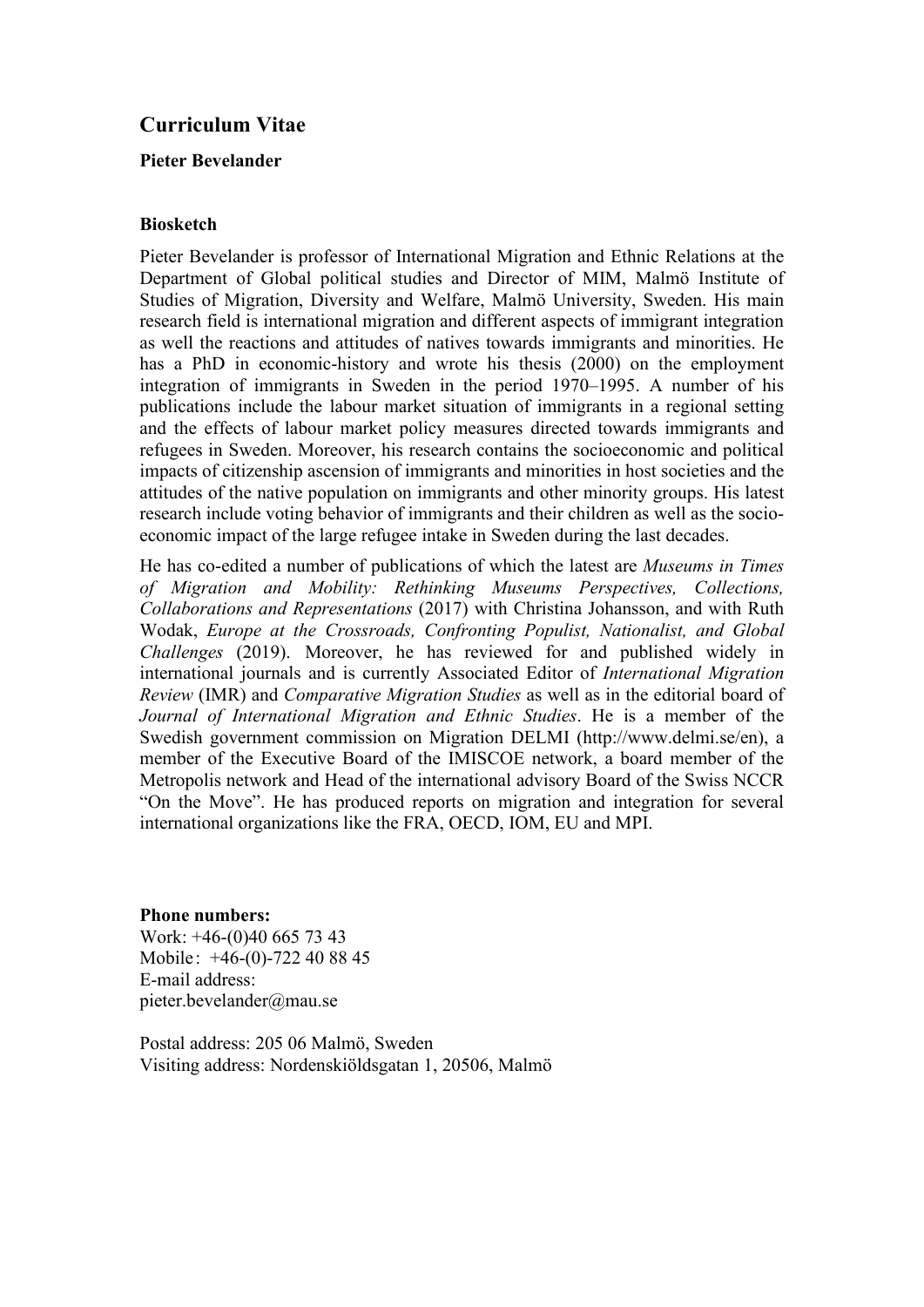## **Education/titles**

- Teachers college, Delft, (1987), The Netherlands
- Fil. Lic in economic history (1995), Lund University, Sweden
- Fil. Dr. (PhD) in economic history (2000), Lund University, Sweden
- Associate Professor (Docent) in Economic History, (2007) Lund University
- Professor of IMER, (2011), Faculty of Culture and Society, Malmö University

### **Current position**

Director of Malmö Institute for Studies of Migration, Diversity and Welfare, Malmö University and Professor at Malmö Institute for Studies of Migration, Diversity and Welfare and at Department of Global Political Studies, Malmö University. (since May 2012)**.**

## **Earlier positions and functions**

Research assistant (1992) Department of Economic History, Lund University.

PhD position (1993-1997) Department of Economic history, Lund University.

Lecturer (1997-2001) IMER (International Migration and Ethnic Relations), Malmö University.

Senior Lecturer (2002) IMER, Malmö University.

Senior Lecturer and Head of Section (2003) IMER, Malmö University.

Postdoc. (2004) Institute of Socio-economic Research (ISEO), Department of Economics, Erasmus University, Rotterdam, The Netherlands.

Senior Lecturer and Educational Coordinator (2005-2006) at IMER, Malmö University, Sweden.

Research Fellow (2007-2011) in the Honour of Willy Brandt at Malmö Institute for studies of Migration, Diversity and Welfare (MIM) and IMER (International Migration and Ethnic Relations) Department, Malmö University, Sweden.

#### **Research grants and projects/ Financed by (**last 10 years)

| 2010-2012 | Regulating intimate lives/Danish Research council                                        |
|-----------|------------------------------------------------------------------------------------------|
| 2011-2013 | <b>INTERMAR-</b> Integration of International marriages: Empirical                       |
|           | Evidence from Europe and North America (Marie Curie<br>postdoc position at MIM)/ EU FP7. |
| 2011-2015 | "Hatbrott - en utmaning för demokratin. En flervetenskaplig                              |
|           | studie om hatbrott i Skåne med fokus på orsaker, konsekvenser                            |
|           | och stödinsatser"./Swedish Science Foundation.                                           |
| 2011-2015 | UniteEurope/ EU FP7.                                                                     |
| 2015-2017 | Ymobillity/ EU Horizon 2020                                                              |
| 2015-2019 | GOVCIT/ VAM Norwegian Research foundation                                                |
| 2016-2019 | FAMAC/ VAM Norwegian Research foundation                                                 |
| 2018-2019 | <b>FAIREU/EU</b>                                                                         |
| 2019-2021 | FOCUS/ EU Horizon 2020                                                                   |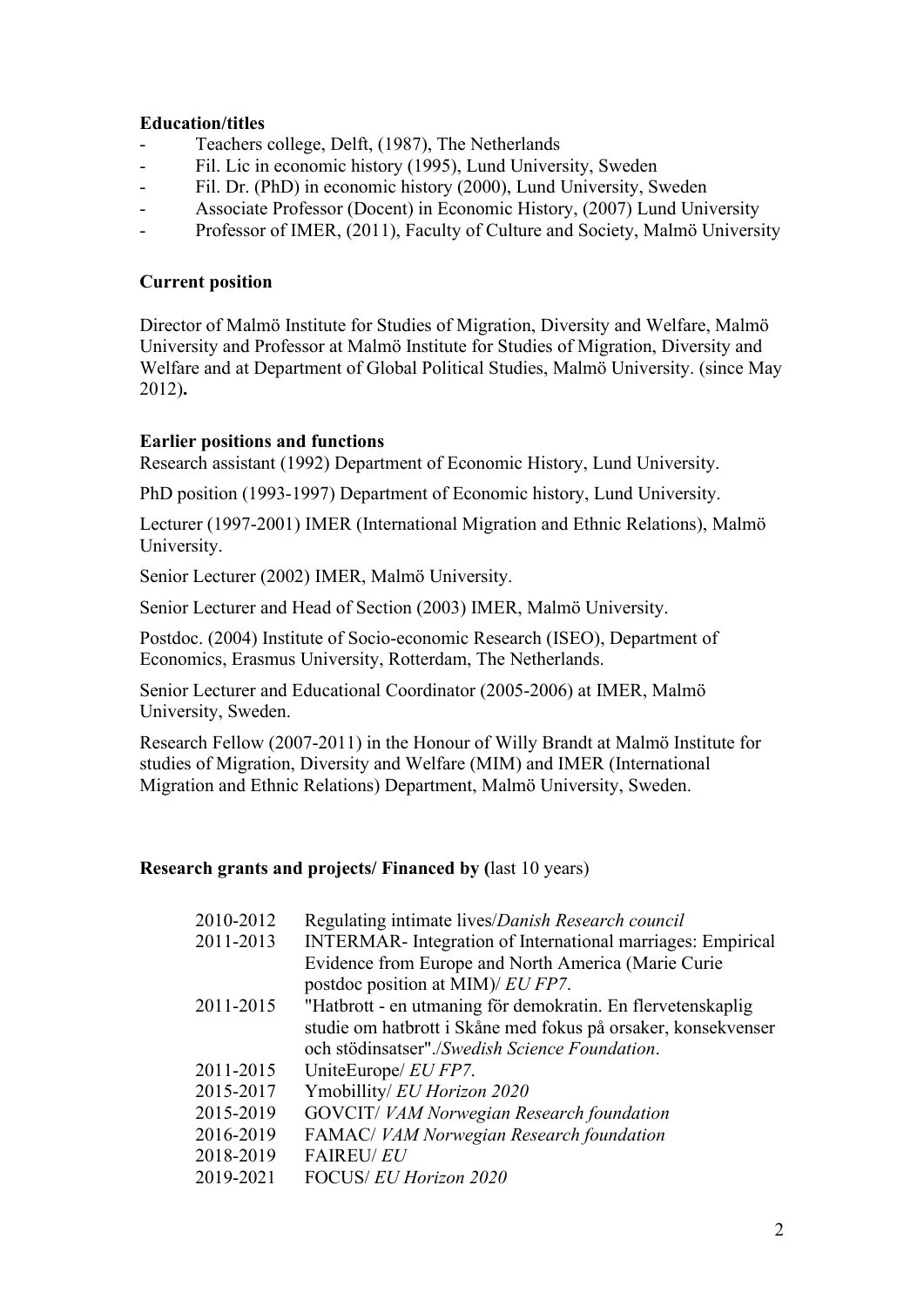| 2019-2022 | TiMS/ <i>Formas</i>         |
|-----------|-----------------------------|
| 2020-2023 | Hummingbird/EU Horizon 2020 |
| 2021-2024 | Whole-Comm/ EU Horizon 2020 |

### *Current Membership*

Research fellow at IZA (since March 2006), Bonn, Germany

Research fellow at SFI (Since October 2012), Copenhagen, Denmark.

Research fellow at CReAM (Since March 2014), London, UK

2009- Board Member for MIM of new IMISCOE network

2011- Board Member for MIM of International Metropolis Network

2011- Member of Advisory Board (EUDO) European Union Democracy Observatory on Citizenship

2014- Board Member of Delegation of Migration Studies (DELMI), Ministry of Justice, Sweden (http://www.delmi.se/).

2015- Chairman of the International Advisory Board of NCCR On the Move, University of Neuchatel, Switzerland.

2015- Board member of Executive Board of IMISCOE network

2019- Board member of "University council for Global Engagement", Malmö University

2020- Elected as member into Academia Europaea, [https://www.ae](https://www.ae-info.org/ae/Member/Bevelander_Pieter)[info.org/ae/Member/Bevelander\\_Pieter](https://www.ae-info.org/ae/Member/Bevelander_Pieter)

#### **Reviewed for:**

Journal of Population Economics, Journal of Ethnic and Migration studies, Geografiska, Annaler Series B, Acta Sociologica, Sociologisk Forskning, International Migration, Journal of Immigrant and Refugee Studies, Social Forces, Journal of International Migration and Integration, International Migration Review, Ethnic and Racial Studies, European Journal of Population, European Sociological Review, Scandinavian Journal of Political Science, Citizenship Studies, Comparative Migration Studies, Nordic Journal of Migration Research, IZA World of labour, Journal of Early Adolescence, European Journal of Political Economy, Citizenship Studies.

#### **Editorships**

2006-2012 Member of Editorial Board for Journal of Immigrant and Refugee Studies: international, national and regional theory, research and practice, (JIRS), Routledge, Taylor & Francis.

2006-2011 Editor for Willy Brandt Series of Working Papers in International Migration and Ethnic Relations, MIM, Malmö University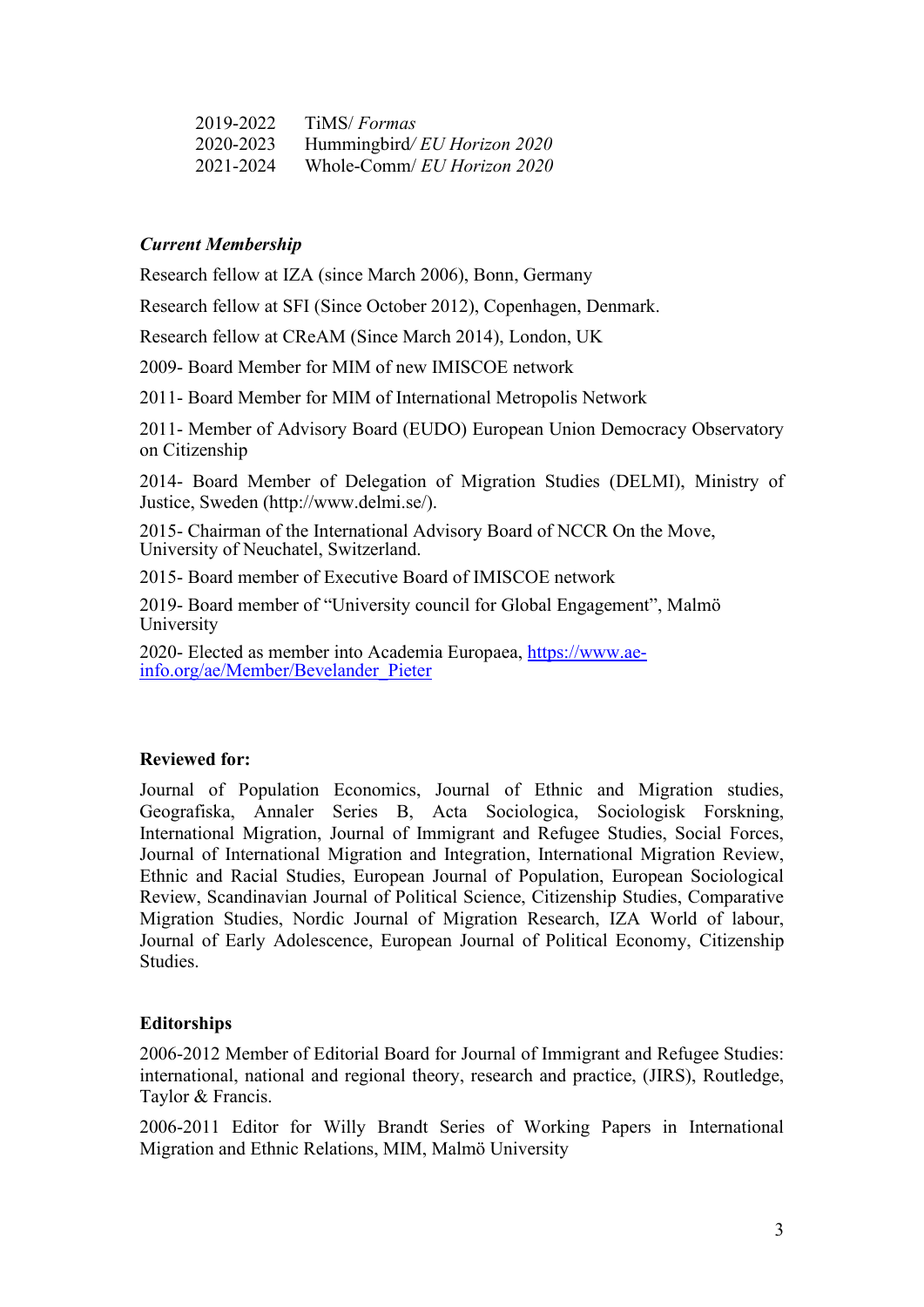2009- Member of Editorial Board Current Themes in IMER Research, MIM, Malmö University, MIM, Malmö University

2011/12 Guest editor, Special Issue "Implications of Citizenship Acquisition" in Journal of International Migration and Integration, (JIMI), Issue 2012, Vol. 2.

2012- Member of Editorial Board for Journal of Ethnic and Migration Studies (JEMS), Routledge, Taylor & Francis.

2014- Associate Editor of Comparative Migration Studies (CMS), Springer.

2017(Dec)- Associate Editor of *International Migration Review* (IMR)

#### **Miscellaneous academic assignments and commissions** *(last 10 years)*

2010 Member of Jury for PhD promotion, Department of Political Science, Lund University, PhD Sarah Scuzarello.

2010 Expert invitation for OECD-EU, Background paper for EU-OECD seminar on Naturalisation and the Social-Economic Integration of Immigrants and their Children.

2010- National Expert on Network of Labour Migration and Integration, IOM.

2011 External opponent mid-seminarium 9 Dec., "Anti-immigrant attitudes and the role of immaterial contexts", Andrea Bohman, Sociologiska Institutionen, Umeå Universitet.

2012 Member of Jury for PhD promotion, Department of Handelshögskolan, Göteborg University, PhD Joacim Waaras.

2012 Member of Jury for PhD promotion, Department of REMESO, Linköping University, PhD Martin Qvist.

2012-2014 Commissioned by Forum för Levande Historia to implement new Attitude study on Swedish High School Youth.

2013 Member of Jury for PhD promotion, Department of Psychology, Lund University, PhD Rickard Carlsson.

2013 Member of Selection Committee "Humanities and Social Sciences", National Centers of Competence in Research NCCR, Swiss National Science Foundation (SNSF)

2013 Member of Jury for PhD promotion, Department of Health and Society, Malmö University, PhD Anna-Karin Ivert.

2014 Opponent "slutseminariet" on dissertation "Internationell Familj och Ekonomisk Assimilation" av Andre Rodin, Socialt Arbete, Göteborgs Universitet.

2014 Member of Jury for PhD promotion, Department of Sociology, University of Antwerp, Belgium, PhD Vincent Corluy.

2014 Member of Jury for PhD promotion, Institution for Tema Barn, Linköping University, Sweden, PhD Mehek Muftee.

2015 Member of Jury for PhD promotion, Department of Economic History, Lund University, Sweden, PhD Mats R. Persson.

2016 Member of Jury for PhD promotion, Department of Sociology, Erasmus University, Rotterdam, The Netherlands, PhD Linda Bakker.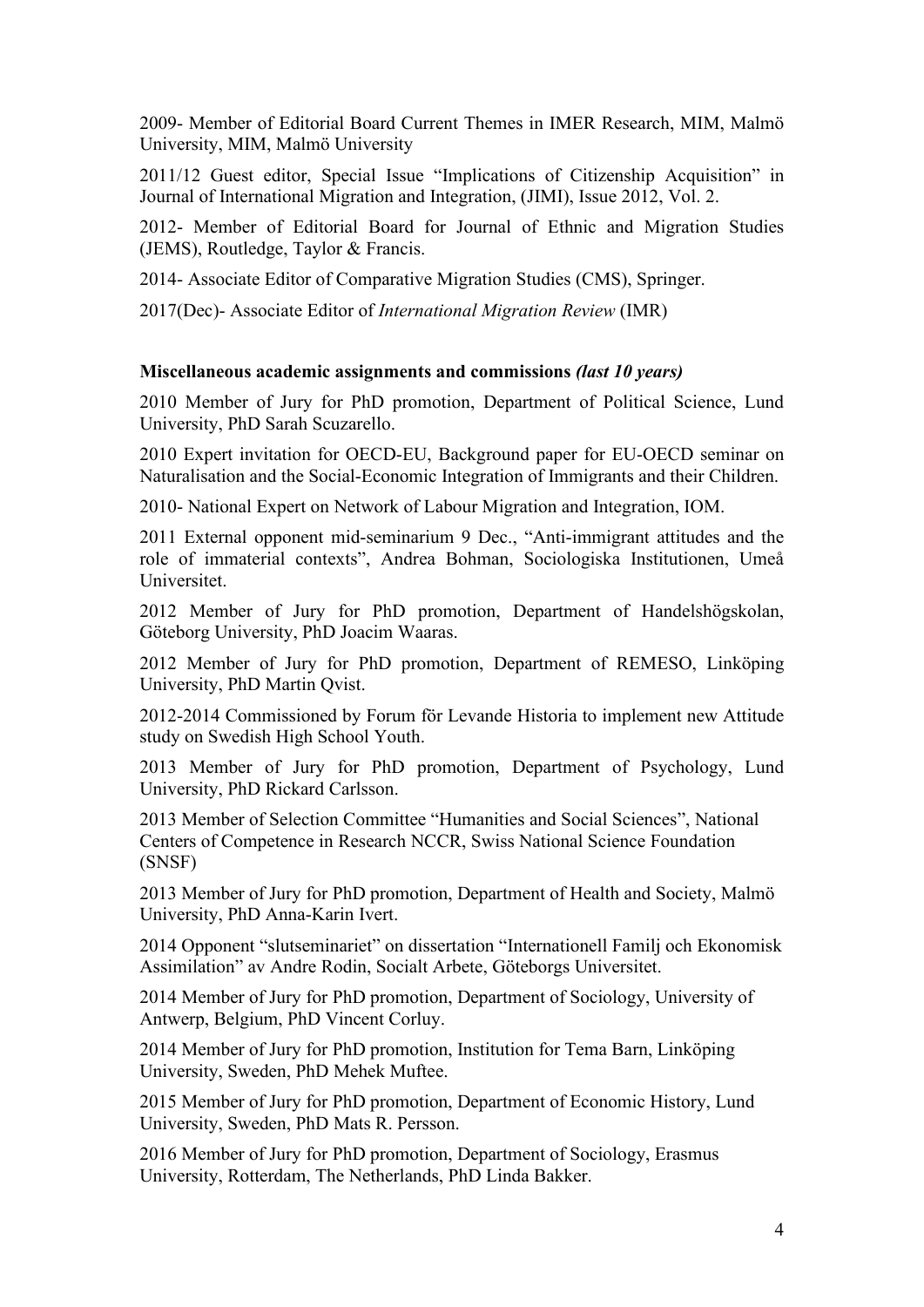2016-2017 Member of Evaluation commission of the Välfärd, Arbetsmarknad och Migration (VAM) research program of the Norwegian Research Council.

2017 Member of Jury for PhD promotion, Department of Economic History, Lund University, Sweden, PhD Yannu Zheng.

2017 Member of Jury for PhD promotion, Department of Sociology, Stockholm University, Sweden, PhD Tina Goldschmidt.

2017 External expert for Riksrevisionen in project "Regeringens konsekvensanalyser inför migrationspolitiska propositioner"

2018 Member of Jury for PhD promotion, Department of Political Science, Maastricht University, Netherlands, PhD Floris Peters.

2018 Opponent and member of Jury for PhD promotion, Department of Public Policy, Lausanne University, Switzerland, PhD Floris Daniel Auer.

2018 Member of Jury for PhD promotion, Department of Sociology, Lund University, Sweden, PhD Gökhan Kaya.

2019 Member of Jury for PhD promotion, Department of Urban Studies, Malmö University, Sweden, PhD Rebecka Cowen Forsell.

2019 Member of Migration and Integration Research Grant Group for Finnish Research Council.

2019 Opponent on Lic. Dissertation Lena Werner, Department of Sociology, Umeå University, Sweden.

2019 Member of Jury for PhD promotion, School of Social Work, Lund University, Sweden, PhD Carline Schultze

2020/21- External expert for Government investigation on Language- and Civics requirements for citizenship (Ju 2019:8)

2020- Member of Jury for PhD promotion, Department of Sociology, Umeå University, Sweden. PhD Jeffrey Mitchell

2020- Faculty opponent 90 percent seminar, REMESO, Linköping University, Sweden, Andrey Tibajev.

2020- Faculty opponent on dissertation, Political Science, Uppsala University, Sweden, Kristoffer Jutvik.

2021- Member of Jury for PhD promotion, Department of Sociology/Demography, Stockholm University, Sweden. PhD Andrea Monti

#### - **Publications**

*Books and Edited volumes (13)*

- *I krusbärslandets stora städer, invandrare i Stockholm, Göteborg och Malmö* (1997), Stockholm: SNS-Förlag, (with B. Carlsson & M. Rojas).
- *Immigrant Employment Integration and Structural Change in Sweden, 1970 – 1995* (2000) Almqvist & Wiksell International , Sweden. (Dissertation).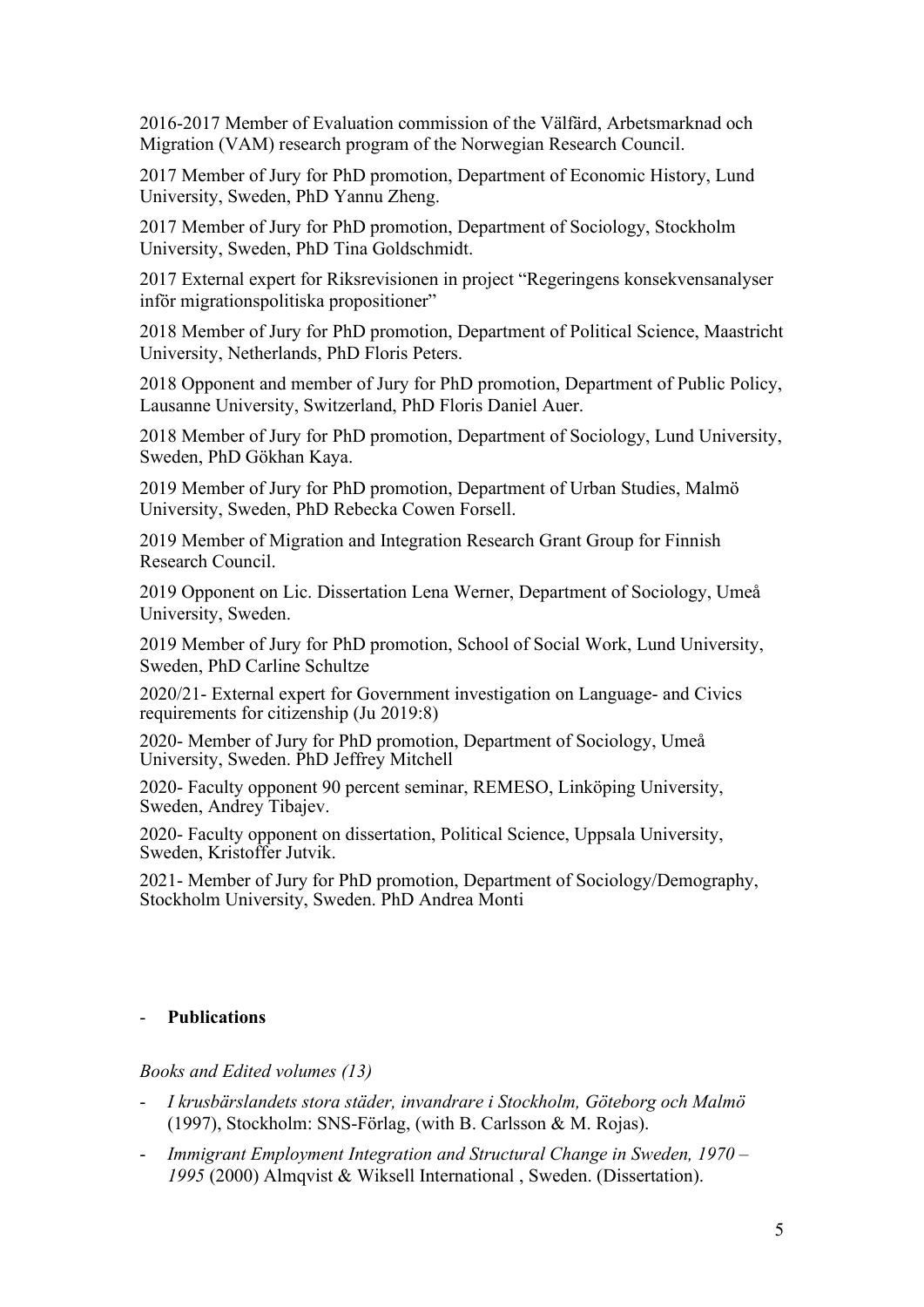- *Variationer på framtidsmelodi, Malmö och Storstadssatsningen, Utvärdering av Lokala arbets- och utvecklingscentra*, *2003* (2004) Malmö Stad. (with Broomé, P., Carlson, B. & Lindberg, G.)
- *Islamofobi – en studie av begreppet, ungdomars attityder och unga muslimers utsatthet* (2006) Forum för Levande Historia (with Jonas Otterbeck).
- *The Economics of Citizenship* (2008) (Eds. Pieter Bevelander & Don J. DeVoretz), Malmö University, Malmö: Holmbergs. Reviews of book can be found in *Journal of Ethnic and Migration Studies* 37(7) (2011) and in *Journal of International Migration and Integration* 12(2) 2011.
- *Resettled and Included? The employment integration of resettled refugees in Sweden* (2009) (Eds. Pieter Bevelander, Mirjam Hagström & Sofia Rönnqvist), Malmö University, MIM, Malmö: Holmbergs.
- *Vägar till Medborgarskap.* Arkiv Förlag: Lund (2011) (Eds. Pieter Bevelander, Anders Hellström och Christian Fernandez)
- *Crisis and Migration, Implications of the Eurozone crisis for Perceptions, Politics, and Policies of Migration.* Nordic Academic Press: Lund (2014) (Eds. Pieter Bevelander & Bo Petersson)
- *Vem blir medboragre och vad händer sen? En jämförelse mellan Danmark, Norge och Sverige*. DELMI Rapport 2015:6, Stockholm: Erlanders Förlag. (tillsammans med Jonas Helgertz, Bernt Bratsberg och Anna Tegunimataka)
- *Valdeltagande och representation*  Om invandring och politisk integration i Sverige, DELMI Rapport 2017:7, Stockholm: Erlanders Förlag. (Eds. Pieter Bevelander and Mikael Spång).
- *Museums in a Time of Migration, Rethinking Museum' roles, representations, collections, and collaborations.* Nordic Academic Press: Lund (2017) (Eds. Christina Johansson & Pieter Bevelander)
- *Europe at the Crossroads, Confronting Populist, Nationalist, and Global challenges.* Nordic Academic Press: Lund (2019) (Eds. Pieter Bevelander & Ruth Wodak)
- *Antisemitism I Sverige –* En jämförelse av attityder och föreställningar 2005 och 2020, (2021) Forum för Levande Historia. (tillsammans med Henrik Bachner). https://www.levandehistoria.se/sites/default/files/wysiwyg\_media/rapportantisemitism-i-sverige-2020\_2.pdf

#### *Articles in international journals and Handbooks (Peer review) (42)*

- "The Employment and Income Performance of Immigrants in Sweden, 1970- 1990, (1996) in *Yearbook of Population Research in Finland 1996*, Vol. XXXIII, (with Kirk Scott). Also reprinted as *Issues of the 1990s in Nordic Demography,* Scandinavian Population Studies, Vol. 11. The Nordic Demographic Society, Helsinki 1996.
- "Economic Integration of Immigrants in Sweden 1970-1990" (1999) *Journal of Ethnic and Migration Studies*, 25 (3).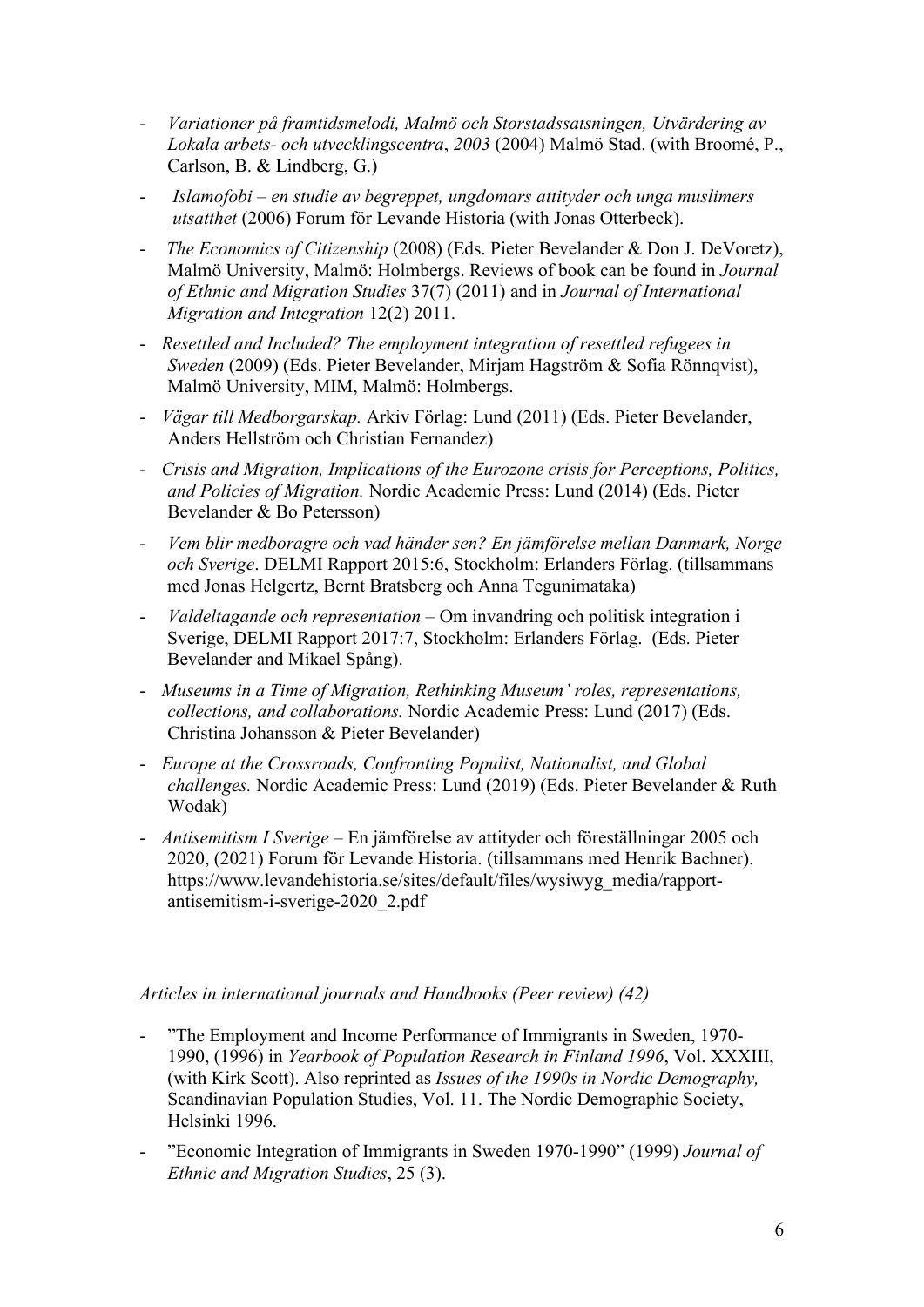- "Declining Employment Success of Immigrant Males in Sweden: Observed or Unobserved Characteristics?", (2001) *Journal of Population Economics*, 14:455- 471, (with Helena Skyt Nielsen).
- "Getting Foothold: Male Immigrant Employment Integration and Structural Change in Sweden, 1970-1995", (2001) *Journal of International Migration and Integration*, no 2(4): 531-559.
- "Variation in Perspective, The Employment Success of Ethnic Minority Males in the Netherlands, 1988-2002". (2004) In *International Migration*, Vol. 42 (4), (with Justus Veenman).
- "The Employment Status of Immigrant Women: the Case of Sweden" (2005) in *International Migration Review,* Vol. 39 (1) spring.
- "Patterns of Transition, Female Native and Ethnic Minority Employment Patterns in the Dutch Labour Market, 1991 and 2002". (2006) In *Journal of Migration and Ethnic Studies*, Vol. 32 (5). (with Sandra Groeneveld).
- "Recreational Participation among Ethnic Minorities and Immigrants in Canada and the Netherlands" (2006). (with Amanda Aizlewood and Ravi Pendakur). In *Journal of Immigrant and Refugee Studies,* Vol. 4 (3) also published at Vancouver Centre of Excellence, Working Paper Series no 05-22
- "Naturalization and Immigrants' Employment Integration in the Netherlands". (2006). (with Justus Veenman). *Journal of International Migration and Integration*, Vol. 7, No 3.
- "De arbeidspositie van allochtone en autochtone vrouwen in Nederland" (2007) *Tijdschrift voor Arbeidsvraagstukken*, 2007:4. ( with Sandra Groeneveld)
- "Social Capital and Voting Participation of Immigrants and Minorities in Canada" (2009) in *Ethnic and racial Studies,* Vol. 32 (8) and published in *Diasporas, Cultures and Identities*, (Eds. Bulmer & Solomos), Routledge, 2011, also as "Minorities, Social Capital and Voting", (2007) IZA discussion paper no: 2928. (with Ravi Pendakur)
- "Young people's attitudes towards Muslims in Sweden" (2010), in *Ethnic and Racial Studies* Vol. 33:3 and also published as IZA discussion paper no: 2977 (with Jonas Otterbeck) also in Methods and Contexts in the Study of Muslim Minorities, Visible and Invisible Muslims, Edited by Nadia [Jeldtoft,](http://www.routledge.com/books/search/author/nadia_jeldtoft/) Jørgen [Nielsen](http://www.routledge.com/books/search/author/jorgen_nielsen/) (jan 2012) Routledge*.* Republished in *Youth and the Extreme Right,* (Eds. Cas Mudde), Idebate Press: New York, 2014
- "General versus vocational education and employment integration of immigrants in Sweden" (2010) in *Journal of Immigrant and Refugee Studies*. Vol. 8: 158-192 (with Inge Dahlstedt)
- "Voting and Social Inclusion" (2011) in *International Migration*, Vol. 49 (4). (with Ravi Pendakur)
- "The employment integration of resettled refugees, refugee claimants and family reunion migrants in Sweden", (2011) in *Refugee Survey Quarterly*, 30(1), 22-43.
- "How much do you have to work to be integrated? Labour Market Integration of Ethnic Minority Women in the Netherlands" (2012) in *International Migration*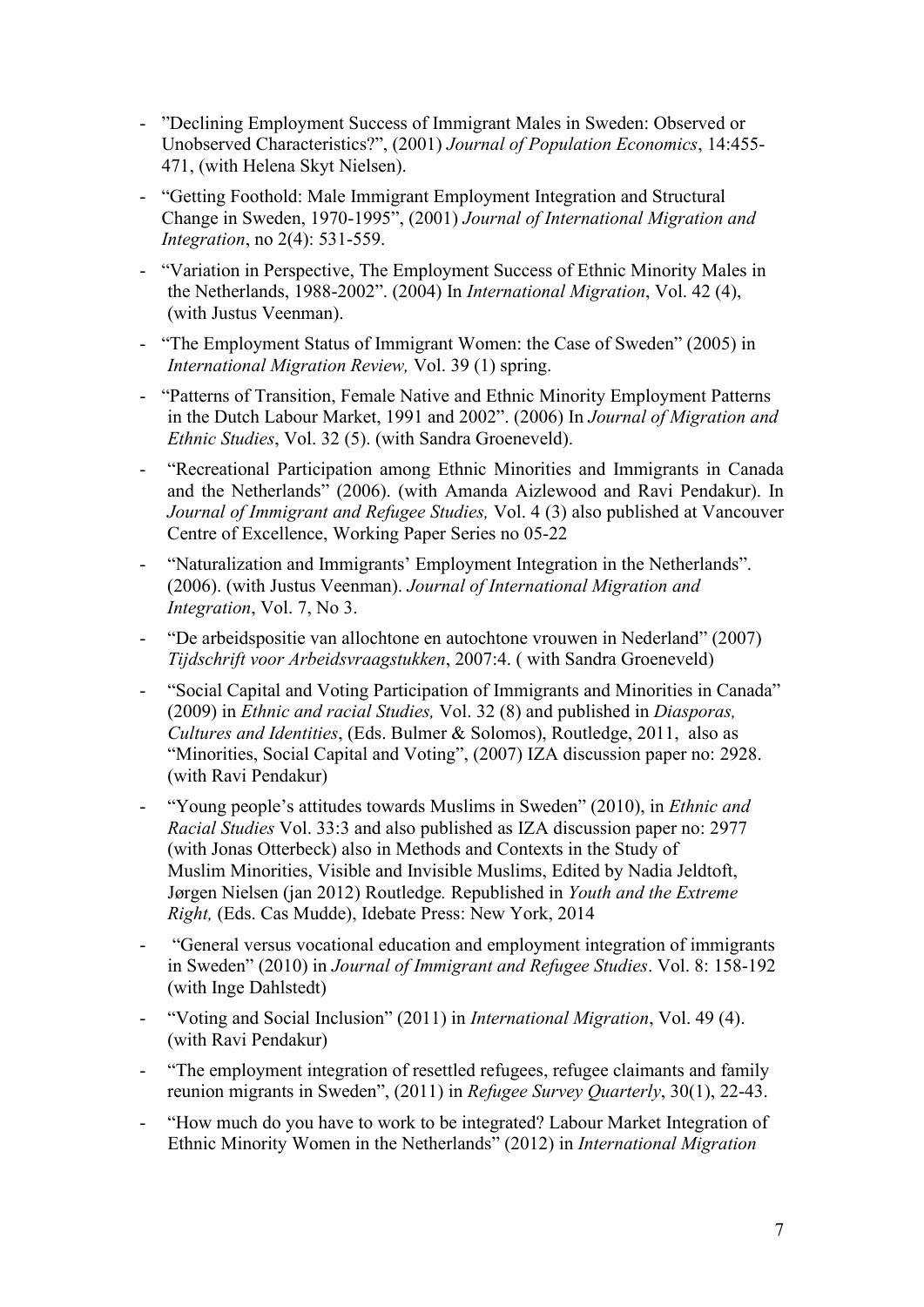Vol. 50 (1 supplement). Also published as IZA discussion paper no: 2684 (with Sandra Groeneveld).

- "Citizenship, Co-ethnic Populations and Employment Probabilities of Immigrants in Sweden", (2012) (with Ravi Pendakur) Online First article in *Journal of International Migration and Integration*. In print (2012) Vol. 13 (2) Also published as MBC Working paper series No. 09-09 and as IZA Discussion paper, no 4495.
- "Introduction: Implications of Citizenship Acquisition" (with Ravi Pendakur), in *Journal of International Migration and Integration*. In print (2012) Vol. 13 (2).
- "Self-employment of Immigrants and Natives in Sweden a multilevel analysis" in *Entrepreneurship & Regional Development.* In print (2012) Vol. 24 (5-6). (Together with Henrik Ohlsson and Per Broomé)
- "Citizenship, Enclaves and Earnings: Comparing 2 cool countries" in *Citizenship Studies* (Vol. 18 No. <sup>3</sup>/<sub>4</sub>) (2014) (with Ravi Pendakur)
- "The labour market integration of refugee and family reunion immigrants: a comparison of outcomes in Canada and Sweden" in *Journal of Ethnic and Migration Studies* (2014), 40 (5) 689-709. also as IZA Discussion paper no 6924, (2012). (with Ravi Pendakur).
- "Naturalization and Earnings: A Denmark-Sweden comparison" (with Jonas Helgertz & Anna Tegunimataka) (2014) *European Journal of Population*, 30, 337-359, http://link.springer.com/article/10.1007/s10680-014-9315-z
- Voting Participation of Immigrants in Sweden- a cohort analysis of the 2002, 2006 and 2010 Elections, (2015), in *Journal of International Migration and Integration, Vol 16, 1, 61-80.*
- "Trespassing the threshold of relevance: Media exposure and opinion polls of the Sweden Democrats 2006-2010" In *Contrastes. Revista International de Filosofía* (special issue no. 20) (2015), also published as IZA Discussion paper 6011. (with Anders Hellström).
- "From Aliens to Citizens" (with Mikael Spång) in *Handbook in Economics, Economics of International Migration, Volume 1A* (Eds. Barry Chiswick & Paul W. Miller) (2015) Oxford: Elsevier North-Holland
- "The Religious Affiliation and Anti-Semitism of Secondary School Swedish Youths: A Statistical Analysis of Survey Data from 2003 and 2009", (2013) IZA Discussion paper No. 7218, (with Mikael Hjerm), in *Ethnic and Racial Studies. Vol. 38 No. 15* (2015)
- "Where to live where to work: Is there a correlation between living in an ethnic concentrated area and working in a minority-dominated workplace?" 2015 (together with Ravi Pendakur & Krishna Pendakur) in *Journal of International Migration and Integration*. 17(3), 287-706. Online: DOI 10.1007/s12134-015- 0430-4
- "The Influence of Partner Choice and Country of Origin Characteristics on the Naturalization of Immigrants in Sweden: a Longitudinal Analysis" (with Jonas Helgertz) *International Migration Review*. (2017) Volume 51 Number 3 (Fall 2017):667–700 online: <http://onlinelibrary.wiley.com/doi/10.1111/imre.12244/epdf>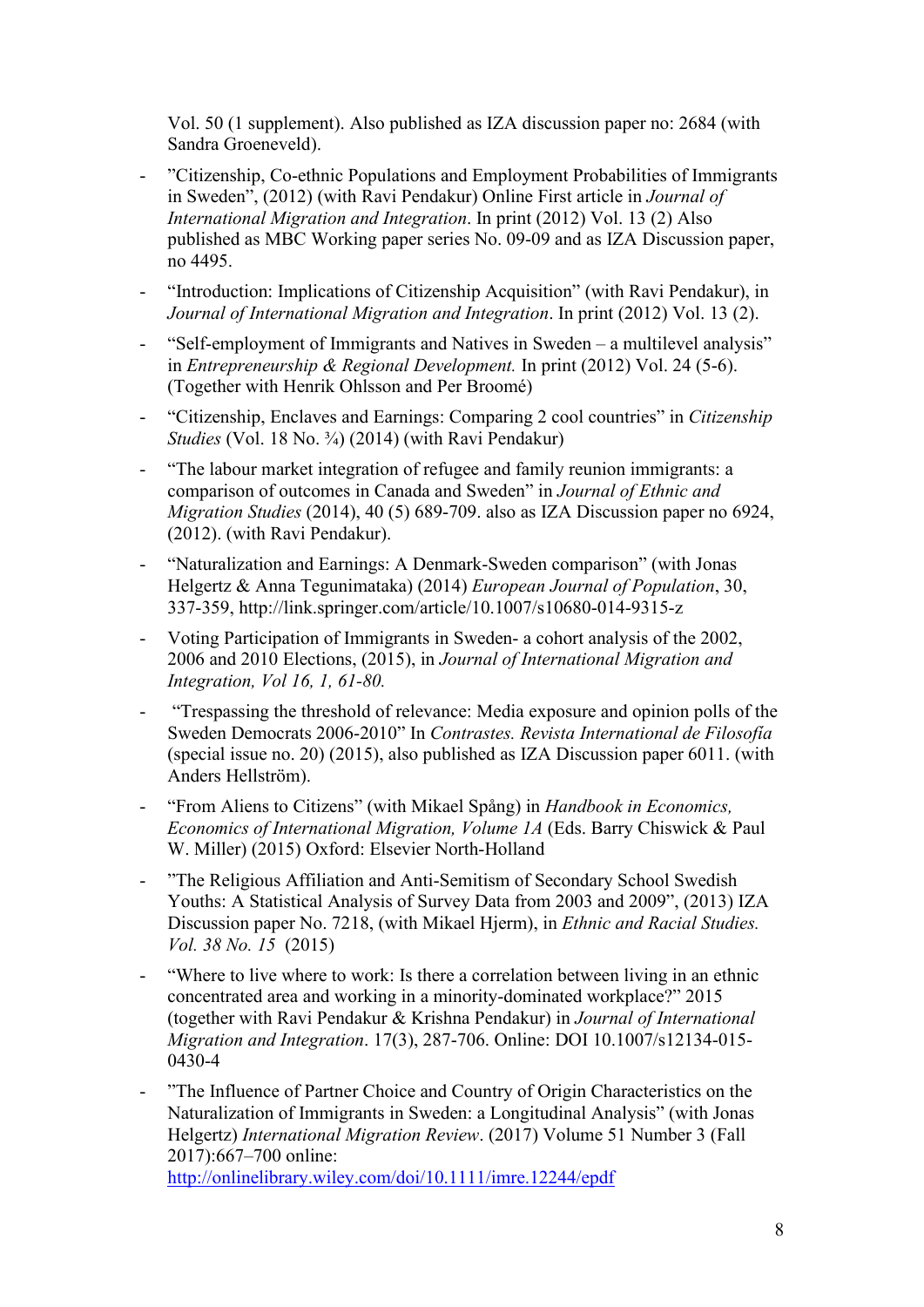- "Integrating refugees into labor markets" IZA Wolrd of Labor, May 2016, and Sept. 2020 revised edition (and editions in German and Spanish). <http://wol.iza.org/articles/integrating-refugees-into-labor-markets>
- "The labour market integration of humanitarian immigrants in Sweden: an Overview" 2017, in *Intereconomics*, Vol. 52:5. (together with Nahikari Irastorza).
- "Using population registers for migration and integration research: examples from Denmark and Sweden", in *Comparative Migration Studies,* 2018, 6:19, https:/doi.org/10.1186/s40878-018-0076-4 (together with Romana Careja)
- "Explaining the Male Native-Immigrant Employment Gap in Sweden: The Role of Human Capital and Migrant Categories", (2019) in *Journal of Population Research*, 2018, (together with Henrik Emilsson and Marc Andre Luik) 'Online First': [http://link.springer.com/article/10.1007/s12546-018-9206-y](http://links.springernature.com/f/a/ogT_aLowZhji8o3MD7YZ1A%7E%7E/AABE5gA%7E/RgRdPiKjP0QwaHR0cDovL3d3dy5zcHJpbmdlci5jb20vLS8yL0FXVGpCZHd0T3VHTGE4WnNnZ09sVwNzcGNCCgAAI-9cW_OJolJSGFBpZXRlci5iZXZlbGFuZGVyQG1hdS5zZVgEAAAG5w%7E%7E)
- "Housing policy and employment outcomes for refugees", published on early view in *International Migration,* (2019), Vol.57(3) doi: 10.1111/imig.12569 (together with Ravi Pendakur and Fernando Mata).
- "Assessments of citizenship criteria, are immigrants more liberal?", *Journal of Ethnic and Migration Studies*, (2020), Issue 13 Volume 46, pp 2625-2647. (Together with Arnfinn H. Midtbøen, Grete Brochmann, Marta Bivand Erdal, Per Mouritsen, Kristian Kriegbaum Jensen, Mathias Kruse and Emily Cochran Bech)
- "Refugee Employment Integration Heterogeneity in Sweden: Evidence from a Cohort Analysis", (2020), *Frontiers in Sociology*, (together with Marc Andre Luik) doi: 10.3389/fsoc.2020.00044
- "The Labour Market Integration of Humanitarian Migrants in OECD countries: An Overview" in *Handbook on the Economic Geography of Cross-Border Migration* (2021), Springer Förlag. (together with Nahikari Irastorza).
- "Ethnic harassment and the Protective Effect of Positive Parenting on Immigrant Youths' Antisocial Behavior, (2021), *Child and Youth care Forum*, <https://doi.org/10.1007/s10566-021-09600-w> (together with Liliia Korol)
- "Long-Term Heterogeneity in Immigrant Naturalization: The Conditional relevance of Civic Integration and Dual Citizenship" (2021), *European Sociological Review*, doi: 10.1093/esr/jcaa068 (together with Maarten Vink, Anna Tegunimataka and Floris Peters).
- "Integration policies and refugees' economic performance: Evidence from Sweden's 2010 reform of the introduction programme, (2021), *International Migration*, [https://onlinelibrary.wiley.com/doi/10.1111/imig.12813,](https://onlinelibrary.wiley.com/doi/10.1111/imig.12813) (together with Haodong Qi, Nahikari Irastorza and Henrik Emilsson).
- "Skilled Migrants in the Swedish Labour Market: An Analysis of Employment, Income and Occupational Status". (2021) *Sustainability*, <https://www.mdpi.com/2071-1050/13/6/3428> (together with Nahikari Irastorza).
- "Does young adults' life satisfaction promote tolerance towards immigrants? The role of political satisfaction and social trust" (2021) *Current psychology,*  [https://doi.org/10.1007/s12144-021-01923-0,](https://doi.org/10.1007/s12144-021-01923-0) (together with Liliia Korol)
- "Voting Behaviour of Immigrants and Their Children in Sweden", (2021) in *Journal of Immigrant and Refugees studies*,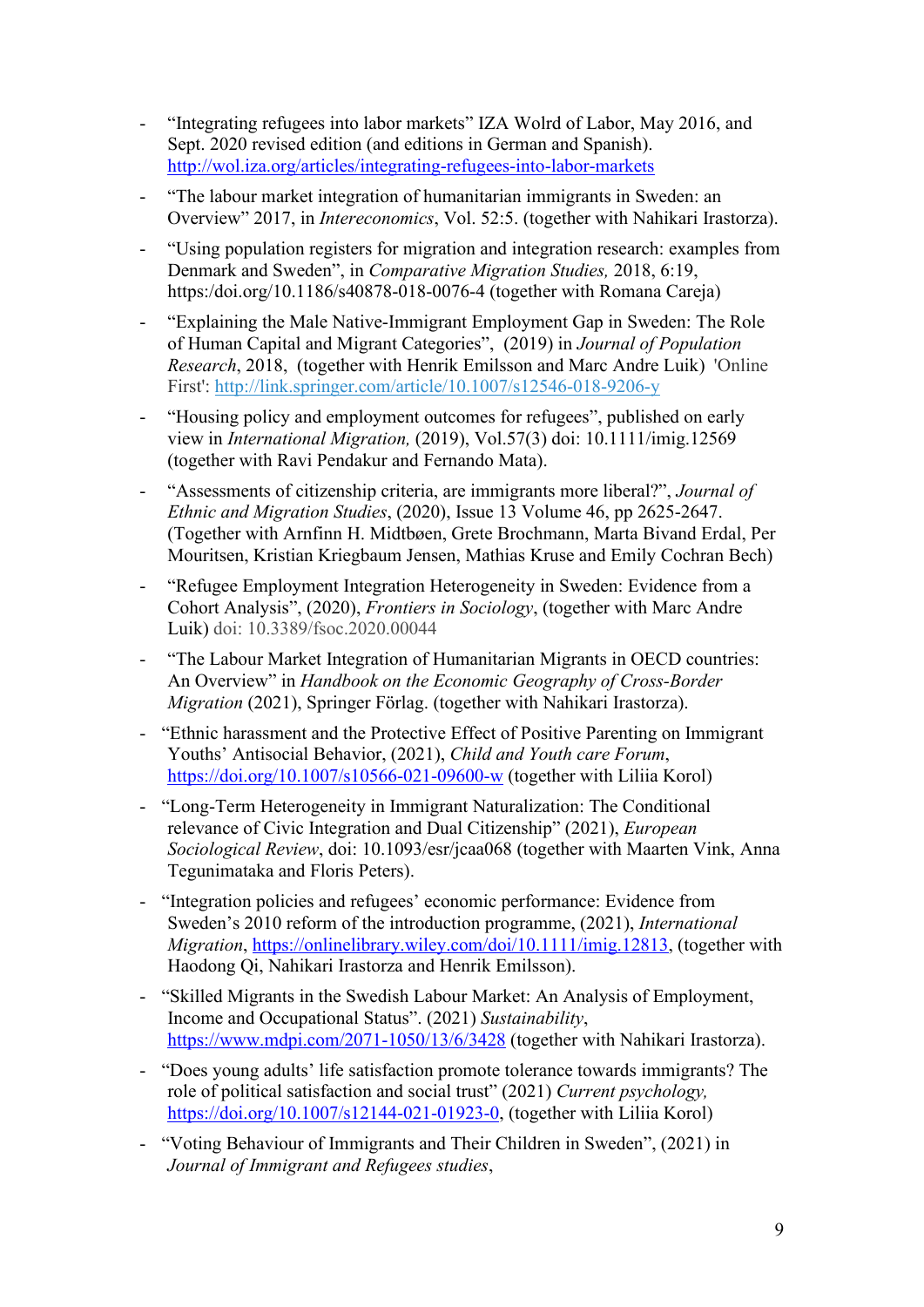https://doi/org/10.1080/15562948.2021.1933294, (together with Derek Hutcheson)

### *Articles in Swedish journals (Peer review) (5)*

- "Flyktingars jobbchanser, Vad betyder lokala erfarenheter av tidigare arbetskraftsinvandring?" (2006) in *Arbetsmarknad & Arbetsliv*, 12 (2) (with Christer Lund)
- "Utbildning, yrke och inkomster bland iranska män i Sverige" (2007) In *Ekonomisk Debatt* 35:3 (tillsammans med Christer Lundh)
- "Egenföretagande bland invandrare och svenskfödda i Sverige en flernivåanalys" (2011) i *Ekonomisk Debatt*, 39:8. (with Henrik Ohlsson and Per Broomé).
- "Egenföretagande I Sverige Vilken roll spelar branschen? (2013) i Arbetsmarknad och Arbetsliv, 19 (3), (with Henrik Ohlsson och Per Broome).
- "When the media matters for electoral performance" 2018, in *Sociologisk Forskning,* 55 (2-3), 2018. (together with Anders Hellström)

## *Chapters in books (Peer review)(21)*

- "Employment and Structural Change. Economic Integration of Immigrants in the Swedish and Malmoe Labour Market 1970-1990", (1998). in *Crossing Borders, Regional and urban perspectives on international migration*, (Eds.) Gorter, C. Nijkamp, P. & Poot, J., Brookfield, Singapore, Sydney: Ashgate, Aldershot.
- "Regionala variationer i sysselsättningen för invandrade män år 2000" (2004) (with Christer Lundh) in Swedish Official Publications (SOU 2004:21), *Egenförsörjning eller bidragsförsörjning?* (Eds.) Jan Ekberg.
- "Declining Employment Success of Immigrant Males in Sweden: Observed or Unobserved Characteristics?", (with Helena Skyt Nielsen) in *How labor migrants fare* (2004), (Eds.) Constant, A. & Zimmerman, K., Springer Verlag, Germany, a reprint from (2001) *Journal of Population Economics*, 14:455-471.
- 'Female native Dutch and Ethnic minority employment patterns in the Dutch Labour market. Transitions over time and over the life course' (2008) (with Sandra Groeneveld) in Labour Market Transitions and Time Adjustment over the Life Course (Eds.) D. Anxo, Chr. Erhel & J. Schippers) Dutch University Press.
- "Naturalisation and Socioeconomic Integration: the Case of the Netherlands" (2008), published as RIIM and IZA discussion paper (with Justus Veenman) in The Economics of Citizenship, (Eds.) Pieter Bevelander & Don J. DeVoretz, MIM/ Malmö University. Malmö: Holmbergs
- "The economics of Citizenship: A Synthesize" (2008) (with Don DeVoretz) in The Economics of Citizenship, (Eds.) Pieter Bevelander & Don J. DeVoretz, MIM/ Malmö University. Malmö: Holmbergs.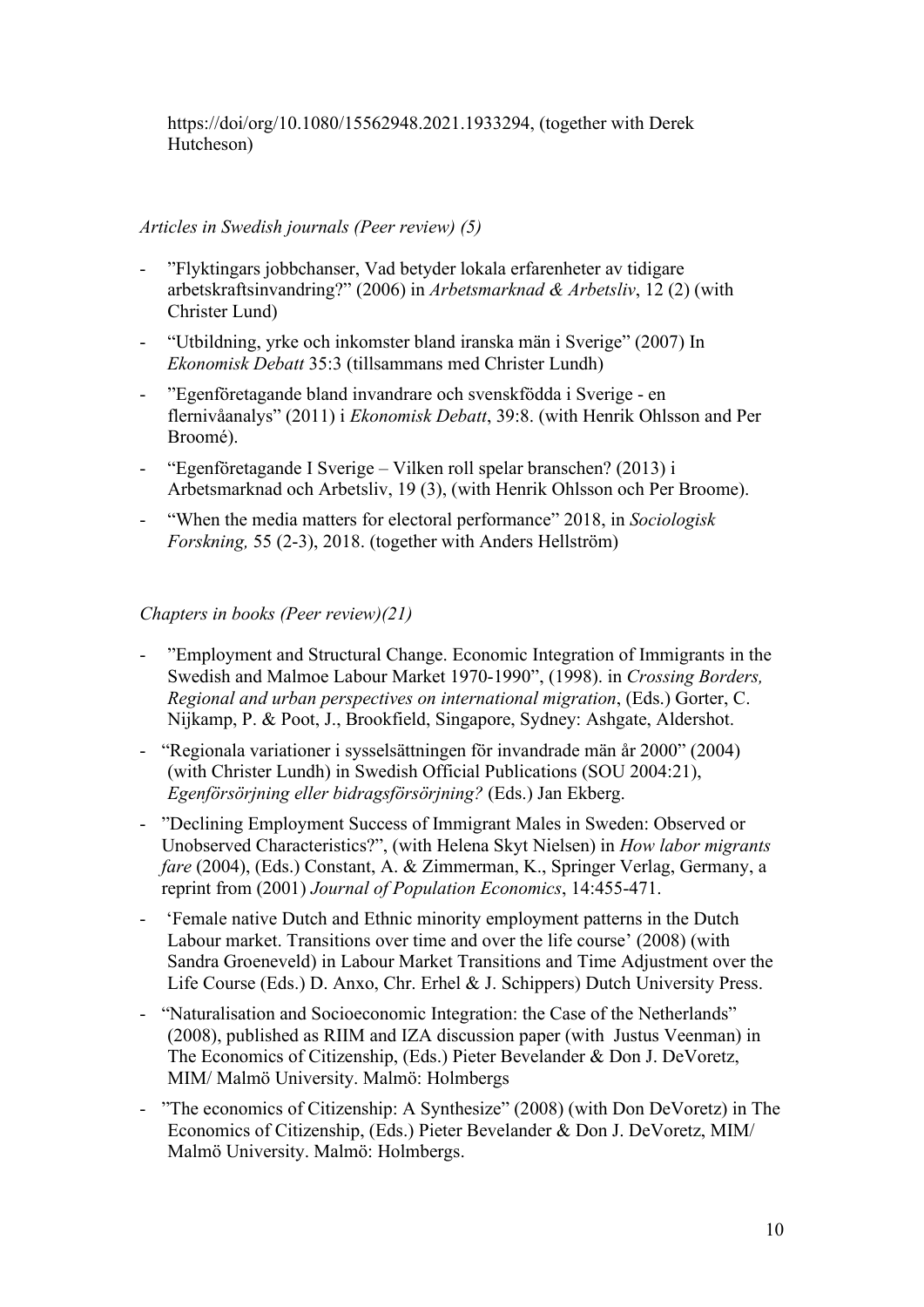- "From Crane to Torso, Local Skill Strategies in the City of Malmö" (2009) Chapter in *Designing Local Skills Strategies*. (eds. Francesca Froy, Sylvain Giguère and Andrea Hofer), Paris: OECD publications. ( with Per Broomé)
- "The Immigration and Integration Experience, the case of Sweden" in *Immigration Worldwide* (Eds.) Uma A. Segal, Nazneen S. Mayadas, & Doreen Elliott (2010). Oxford: Oxford University Press.
- "Naturalisation and Social Inclusion" Chapter in "Naturalisation: A Passport for the Better Integration of Immigrants? Paris: OECD Publications, (2011)
- "Citizenship and Employment- comparing two cool countries", in (eds. James Frideres & John Biles), International Perspectives, Integration and Inclusion, McGill-Queens University Press: Montreal and Kingston, Canada, (with Ravi Pendakur)(2012) also published as CEPR Discussion paper No: 8182.(2010)
- "Islamophobia in Sweden: Politics, Representations, Attitudes and Experiences" Paper prepared for IMISCOE conference in Liege, Belgium 13-14 sept, 2010 and published in Islamophobia in the West: Measuring and explaining individual attitudes (Eds. Marc Helbling), Routledge (2012). (with Jonas Otterbeck)
- "The twilight of multiculturalism? An analysis of cross-national findings from across European states" (2013) (with Raymond Taras) in "Challenging Multiculturalism, European Models of Diversity" (Ed. Raymond Taras).
- "Crisis, Oh That Crisis? The Financial Crisis and Its Impacts on Migration in Europe" (2014) Introductory book chapter in Edited volume on Crisis and Migration, together with Bo Petersson.
- "International Migration and Social-Democratic Welfare Regime" (together with Erica Righard) in "Social Transformations in Scandinavian Cities" (Eds., Erica Righard, Magnus Johansson and Tapio Salonen), Nordic Academic Press, 2015.
- "Swedish adolescents' attitudes towards immigrants, (with Jonas Otterbeck) in "L'extreme droit en Europe" (Eds: Jerome Jamin), Bruylant: Brussels, 2016.
- "Hur långt från trädet faller äpplet" in *Valdeltagande och representation*  Om invandring och politisk integration i Sverige, DELMI Rapport 2017:7, Stockholm: Erlanders Förlag. (eds. Pieter Bevelander and Mikael Spång). (together with Derek Hutcheson)
- "Introduktion och slutsatser" in *Valdeltagande och representation*  Om invandring och politisk integration i Sverige, DELMI Rapport 2017:7, Stockholm: Erlanders Förlag. (eds. Pieter Bevelander and Mikael Spång). (together with Derek Hutcheson)
- "Introduction" *in Museums in a Time of Migration, Rethinking Museum' roles, representations, collections, and collaborations.* Nordic Academic Press: Lund (2017) (Eds. Christina Johansson & Pieter Bevelander) (together with Christina Johansson)
- "Europe at the crossroads, an introduction" in *Europe at the Crossroads, Confronting Populist, Nationalist, and Global challenges.* Nordic Academic Press: Lund (2019) (Eds. Pieter Bevelander & Ruth Wodak) (with Ruth Wodak)
- "The determinants of (right-wing) political engagement among adolescents in Sweden" in *Europe at the Crossroads, Confronting Populist, Nationalist, and*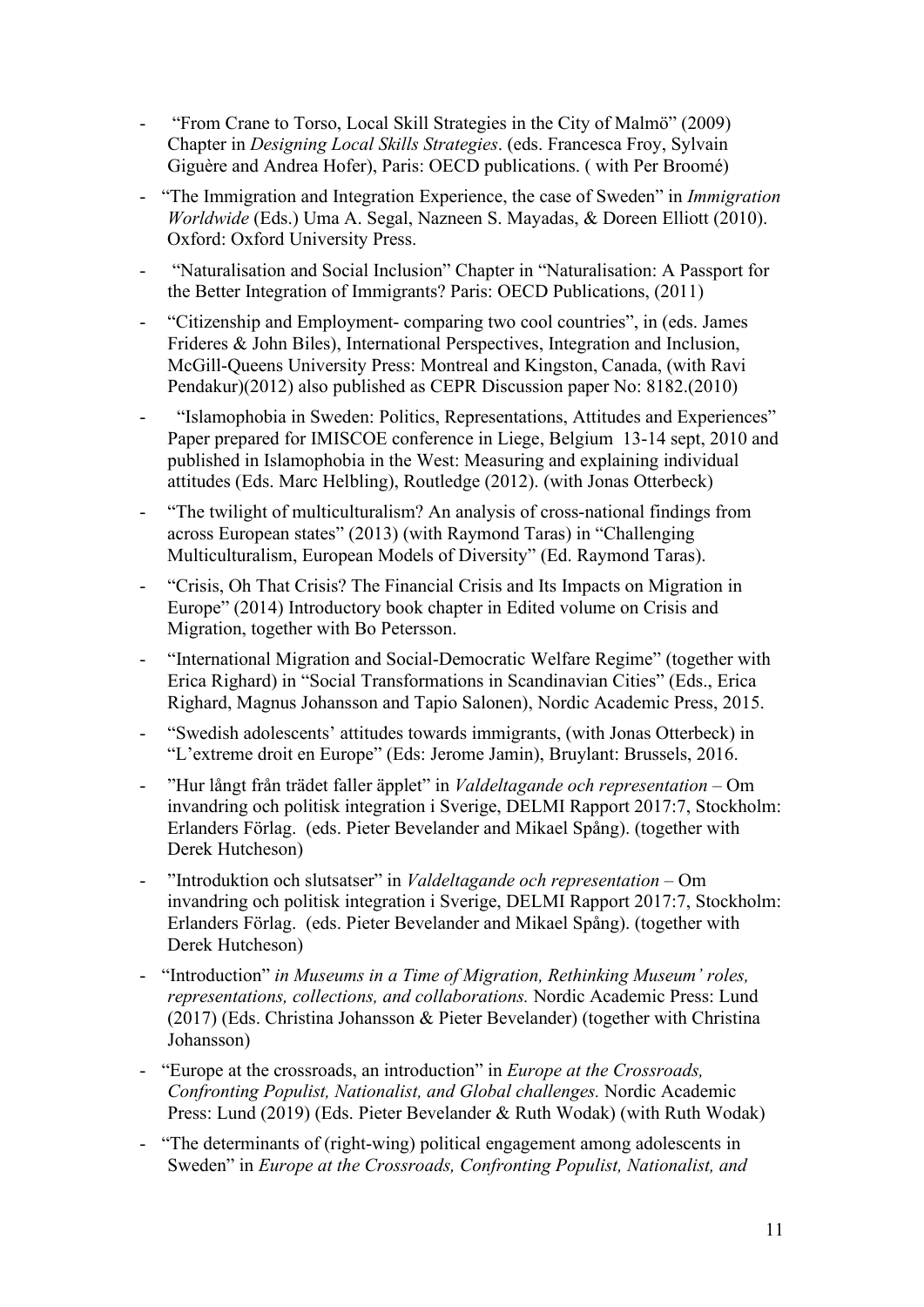*Global challenges.* Nordic Academic Press: Lund (2019) (Eds. Pieter Bevelander & Ruth Wodak) (with Beint Bentsen)

- "Pro- and antimigrant mobilizations in polarized Sweden" in *The Refugee Reception Crisis in Europe, Polarized Opinions and Mobilizations*, (Eds. Rea. A., Martiniello, M., Mazolla, A. and Meuleman, B.) (2019), Aopen, Brussels, <https://library.oapen.org/handle/20.500.12657/24581>

## *Chapters in books(18)*

- "Varför får de inga jobb?", (2001) in *Törnroslandet, om tillhörighet och utanförskap,* Integrationsverket, Norrköping, Sweden.
- 'Etnische verschillen in de transitie van zorg naar werk', (2006) (together with Sandra Groeneveld and Justus Veenman) chapter in book *Nieuwe ongelijkheden op de transitionele arbeidsmarkt*, (Eds.) Justus Veenman, Aksat: Amsterdam
- "Invandring och ekonomisk integration i Stockholm", (2007) i *Vägen till Sverige, Om integrationsarbete i Stockholm,* (eds.) Daniel Rauhut, FoU-rapport 2007:1, Stadsledningskontoret, Stockholm.
- "Arbetskraftsinvandring och flyktingars arbetsmarknadsintegration" (2007) in *Migration och tillhörighet, inklusions- och exklusionsprocesser i skandinavien*, (Eds.) Alsmark, G., Kallehave, T. & Moldenhawer, B., Centrum för Danmarksstudier 15, Makadam Förlag: Riga. (with Christer Lund)
- "In the Picture, Resettled Refugees in Sweden" (2009) in *Resettled and Included? The employment integration of resettled refugees in Sweden* (2009) (Eds. Pieter Bevelander, Mirjam Hagström & Sofia Rönnqvist), Malmö University, MIM, Holmbergs: Malmö.
- "Resettled and Included? The employment Integration of resettled refugees in Sweden" (2009) (With Mirjam hagström and Sofia Rönnqvist) in *Resettled and Included? The employment integration of resettled refugees in Sweden* (2009) (Eds. Pieter Bevelander, Mirjam Hagström & Sofia Rönnqvist), Malmö University, MIM, Holmbergs: Malmö.
- "The Employment Attachment of Resettled Refugees, Asylum Claimants and Family Reunion Migrants in Sweden", (with Ravi Pendakur) in *Resettled and Included? The employment integration of resettled refugees in Sweden* (2009) (Eds. Pieter Bevelander, Mirjam Hagström & Sofia Rönnqvist), Malmö University, MIM, Malmö: Holmbergs.
- "Migration und Integration in Schweden" (2010) with Sofia Rönnqvist, In "Migration und Integration in Europa" (Eds. F. Baasner) in German, NOMOS: Baden-Baden, Germany.
- "Kvotflyktingars fördröjda framgång" (2010) Book chapter in book *Lyckad Invandring!*, (red. Martin Ådahl), FORES: Stockholm, (with Mirjam Hagström)
- "Socialt kapital och integration i Kanada" (2011) Book chapter in book *Kanadamodellen, Vad kan Sverige lära av Kanada om invandring?* (red. Petter Hojem & Martin Ådahl), FORES: Stockholm, (with Ravi Pendakur)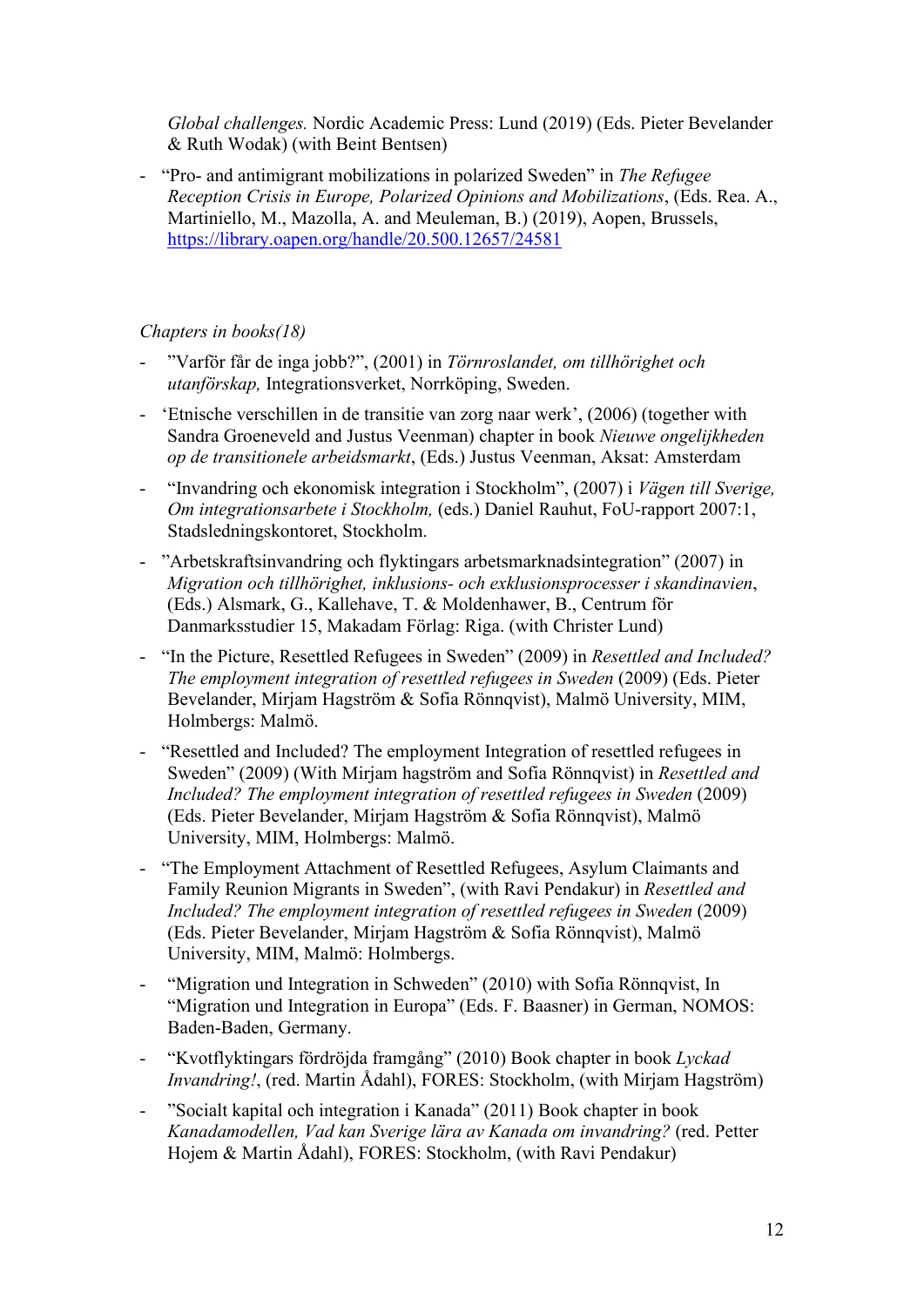- "Valdeltagande och medborgarskap", kapitel i *Vägen till Medborgarskap*. *Arkiv: Lund (2011)(red. Pieter Bevelander, Christian Fernandez & Anders Hellström)*
- "Vägar till medborgarskap", (2011) kapitel i *Vägen till Medborgarskap. Arkiv: Lund* (tillsammans med Anders Hellström och Christian Fernandez) (2011)
- "Att bli medborgare, att vara medmänniska", (2011) kapitel i Vägen till *Medborgarskap. Arkiv: Lund* (tillsammans med Anders Hellström och Christian Fernandez)
- "Från invandrare till medborgare? Nationalitet och naturalisering i Sverige och andra länder" (2013) (med Christian Fernandèz) i IMER idag (red. Bo Petersson och Christina Johansson) Liber förlag
- "Sverige och arbetskraftsinvandringen", in *Världens öppnaste land,* Fores, 2014 (with Henrik Emilsson) an extended version is also published as Current Themes in IMER, 13, as *The most open country in the World*, 2014.
- "Flyktingars arbetsmarknadsintegration" (2017) in Socialförsäkringsrapport 2017:6, Stockholm: Försäkringskassan. [https://www.forsakringskassan.se/omfk/kunskap\\_forskning/forskarseminarium\\_u](https://www.forsakringskassan.se/omfk/kunskap_forskning/forskarseminarium_umea) [mea](https://www.forsakringskassan.se/omfk/kunskap_forskning/forskarseminarium_umea)
- "Högutbildade immigranters representation på svensk arbetsmarknad. En översikt", (2018) (together with Nahikari Irastorza) in *Högutbildade migranter i Sverige* (Eds. Maja Povrzanovic & Magnus Öhlander), Arkiv Förlag.
- "Migration, Mobilitet, Mångfald och Integration: Malmö blir Globalt" (2020) in *Malmö Stads Historia, Nionde delen*, Band 1. Kira Förlag.

#### *Miscellaneous articles/chapters/reports(32)*

- "Immigrant Labor Force Participation in Sweden 1960-1990" (1995) Mimeo, Department of Economic-History, Lund University. (Licenciate degree).
- "Declining Employment Assimilation of Immigrants in Sweden: Observed or Unobserved Characteristics?" (1999) *CEPR-discussion paper series no 2132,*  April 1999 (with Helena Skyt Nielsen)
- "Immigration Patterns, Economic Integration and Residential Segregation: Sweden in the Late 20th Century" (2004) In *Current Themes in IMER Research, no 2.*, IMER, Malmö University.
- "Zweden" (2005) Chapter in *Etnische segregatie en beleid: een landenvergelijking*, (red.) Th. Veld, ISEO, Instituut voor Sociologisch-Economisch Onderzoek, Erasmus Universiteit Rotterdam.
- "The Integration Challenges of Sweden", (2006) in (Eds.) Usha George, Integration of Newcomers, *Canadian Diversity*, Volume 5:1, winter 2006.
- "Employment Integration of Refugees, The Influence of Local Factors on Refugee Job Opportunities in Sweden" (2007) Published as IZA discussion paper no: 2551. (with Christer Lundh).
- "Migration and Citizenship in Sweden" (2008), in (Eds.) Daniel M. Weinstock, Citizenship in the 21st Century, International Approaches, *Canadian Diversity*, Volume 6:4, Fall 2008.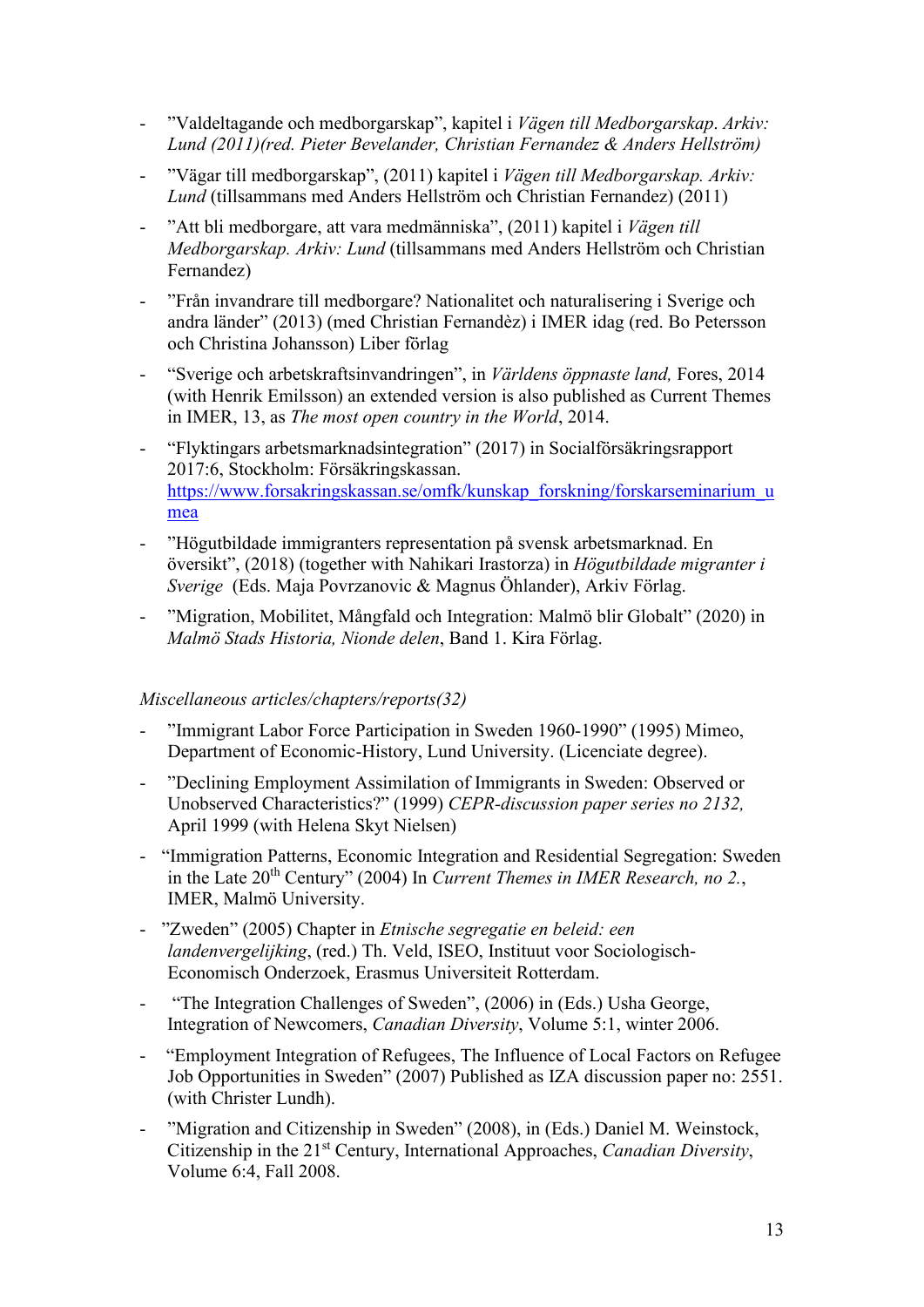- "Electoral Participation of Natives, Immigrants and Descendants in Sweden" Published as IZA Discussion paper and RIIM working paper, (2008) (with Ravi Pendakur).
- "Asylsökandes eget boende EBO, En kartläggning, (2008) Rapport för Justitiedepartementet och Boverket, (with Henrik Emilsson och Mirjam Hagström) also as supplement in SOU 2009:19 Aktiv Väntan – asylsökande i Sverige, Stockholm: Fritzes.
- "Mellan uppehållstillstånd och bostad, En kartläggning av nyanlända flyktingars bostadssituation" (2009) Karlskorna: Boverket. (with Mirjam Hagström).
- "Tillväxt och mångfald i skånskt företagande" (2009) Region Skåne. (with Per Broomé, Inge Dahlstedt och Tobias Schölin)
- "Sweden" (2010) in Migration, Employment and Labour Market Policies in The European Union, Part 1: Migration and the Labour Markets in the European Union (2000-2009), (Eds. Anna Platonova & Guliana Urso), IOM. (with Inge Dahlstedt & Sofia Rönnqvist).
- "Sweden" (2010) in Migration, Employment and Labour Market Policies in The European Union, Part 2: Labour Market Integration Policies in the European Union (2000-2009), (Eds. Anna Platonova & Guliana Urso), IOM. (with Inge Dahlstedt & Sofia Rönnqvist).
- "The Self-employment of Immigrants and natives in Sweden: To what extent do the "immigrant group" and the Labour market context" affect the self-employment of individuals in Sweden?" (2010) downloadable as IZA Discussion paper 4976 (with Per Broomé & Henrik Ohlsson)
- "Sweden's Population Groups Originating from developing countries: Change and Integration", (2012), In *Current Themes in IMER*, No 12, Holmbergs: Malmö University (with Inge Dahlstedt)
- "Citizenship acquisition, employment prospects and earnings: comparing two cool countries" 2011/12 (with Ravi Pendakur) Published as working paper at website EUDO Citizenship, Robert Schuman Institute, European University, Florence.
- "The Religious Affiliation and Anti-Semitism of Secondary School Swedish Youths: A Statistical Analysis of Survey Data from 2003 and 2009", (2013) IZA Discussion paper No. 7218, (with Mikael Hjerm & Jenny Kiiskinen)
- "Scandinavia's Population Groups Originating from developing countries: Change and Integration", (2012), In *Current Themes in IMER*, No 14, Holmbergs: Malmö University also published by *Nordic Council publications* (with Rasmus H. Bilde, Inge Dahlstedt,Marc Eskelund, Line Møller Hansen, Miroslav Macura, Kasper Gehrke Pedersen and Lars Østby)
- "The Economic Case for a Clear, Quick Pathway to Citizenship: Evidence from Europe and North America" Research paper for Institute for American progress, (2014) (with Don DeVoretz)
- "Catching up, The Labor Market Integration of New Immigrants in Sweden" (2014) Research paper for Migration Policy Institute, Washington. (with Nahikari Irastorza)